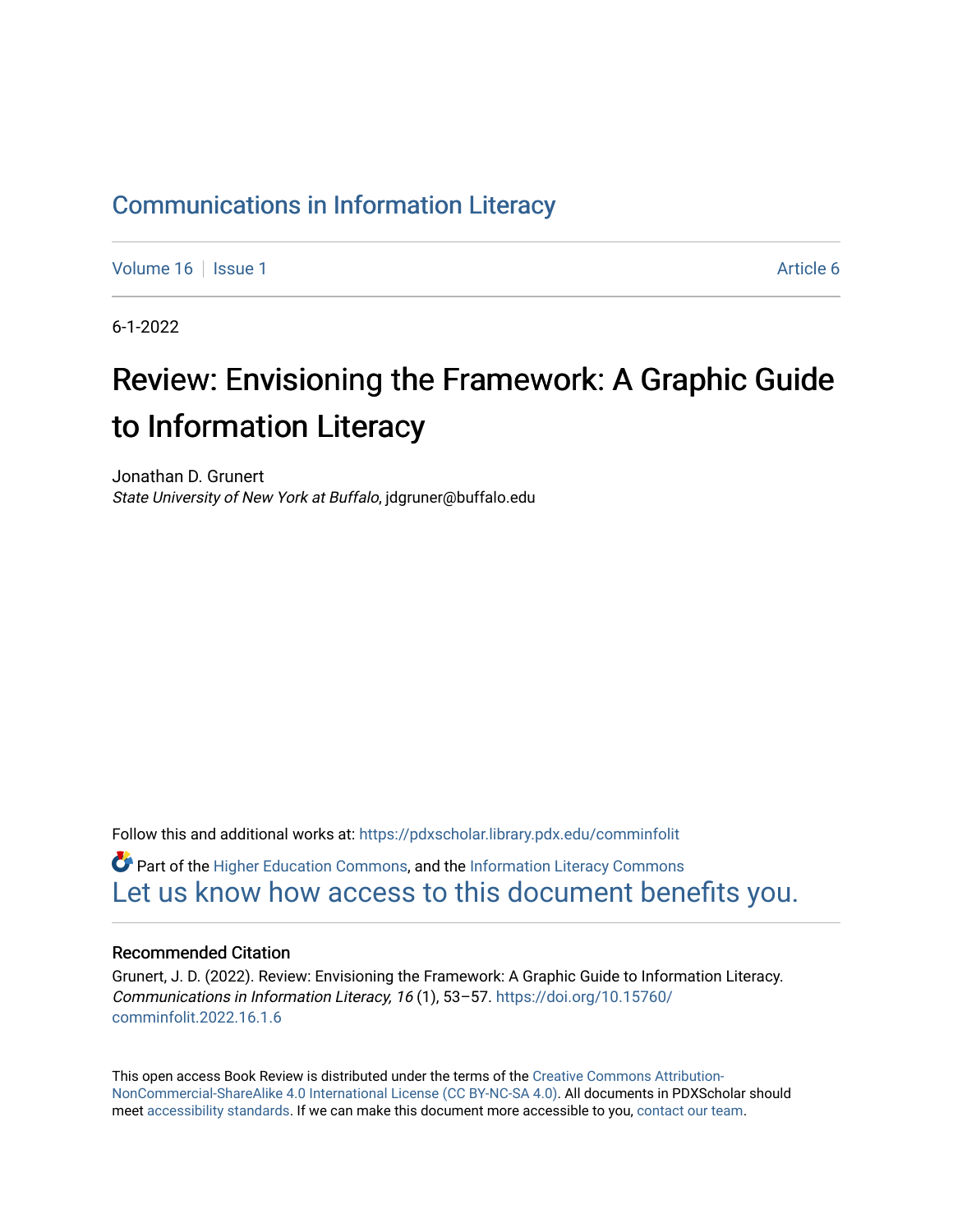### **Review: Envisioning the Framework: A Graphic Guide to Information Literacy, edited by Jannette L. Finch**

Reviewed by Jonathan D. Grunert, State University of New York at Buffalo

Abstract

Review of Finch, J. L. (2021). *Envisioning the framework: A graphic guide to information literacy* (ACRL Publications in Librarianship, no. 77), American Library Association.

Keywords: book review, information literacy, visualization, ACRL Framework, Envisioning the Framework: A Graphic Guide to Information Literacy (book)

Grunert, J. D. (2022). Review of the book *Envisioning the Framework: A Graphic Guide to Information Literacy*, edited by Jannette L. Finch. *Communications in Information Literacy, 16*(1), 53–57.

Copyright for articles published in *Communications in Information Literacy* is retained by the author(s). Author(s) also extend to *Communications in Information Literac*y the right to redistribute this article via other scholarly resources and bibliographic databases. This extension allows the authors' copyrighted content to be included in some databases that are distributed and maintained by for-profit companies. All other rights of redistribution are licensed by *Communications in Information Literacy* under Creative Commons Attribution-NonCommercial-ShareAlike 4.0 International (CC BY-NC-SA 4.0).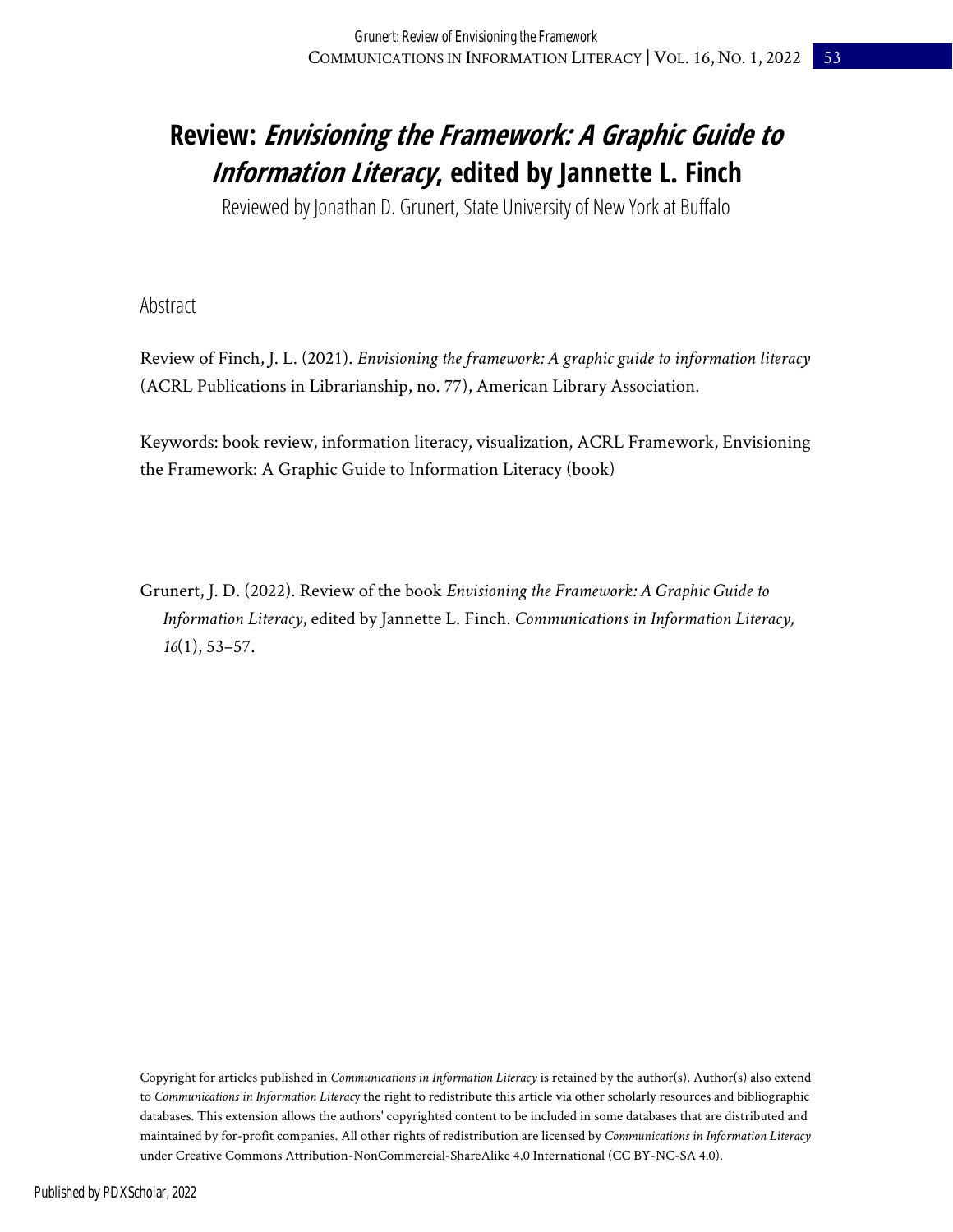## **Review: Envisioning the Framework: A Graphic Guide to Information Literacy, edited by Jannette L. Finch**

Since the adoption of ACRL's *Framework for Information Literacy for Higher Education* in 2016, teaching librarians have faced the ongoing challenge of providing relevant instruction that aligns well with the concepts presented in the *Framework*. One aspect of this challenge is balancing the desire to teach all six concepts while acknowledging the limits of time when librarians may see a group only once or twice. In *Envisioning the Framework: A Graphic Guide to Information Literacy*, editor Jannette L. Finch has assembled a diverse array of chapters that work to speak to this challenge and to offer some sense of balance. Through the intersections of literacy and information literacy, and data visualization, the chapters work together to make the abstractions of the *Framework* widely teachable.

*Envisioning the Framework* aims to hone librarians' skills in effectively communicating, navigating, managing, and explaining information literacy. Finch argues that though many aspects of the *Framework* are already important considerations by researchers at all experience levels, utilizing illustrations helps to move their abstract nature beyond symbol. That is, representations of the *Framework* are key tools to explaining those critical information concepts. This volume explores several symbolic visualizations for the *Framework*. By collecting these various "lines, squiggles, circles, boundaries, enclosures, and maps" (p. 9), this book increases understanding of the *Framework* to be inclusive of several perspectives, lenses, practices, pedagogies, and learning styles. In short, *Envisioning the Framework* offers ways for teaching librarians to augment their teaching portfolios and to increase the efficacy of their teaching.

This volume does a great deal of work to make visual sense of the *Framework*. In addition to offering valuable discussion on using *Framework* representations in instruction contexts, each chapter includes at least one relevant and useful graphic, ranging from hand-drawn sketches to Venn diagrams to text-filled tables. Furthermore, the chapters offer plenty of ideas for librarians to incorporate into their instruction, as well as strategies for libraries to implement program-wide changes for utilizing *Framework* concepts in their instruction programs. To this end, there is great potential for practitioners to adapt chapters into lesson plans, strategic plans, and curriculum overhauls, as each chapter is openly licensed and available for such uses.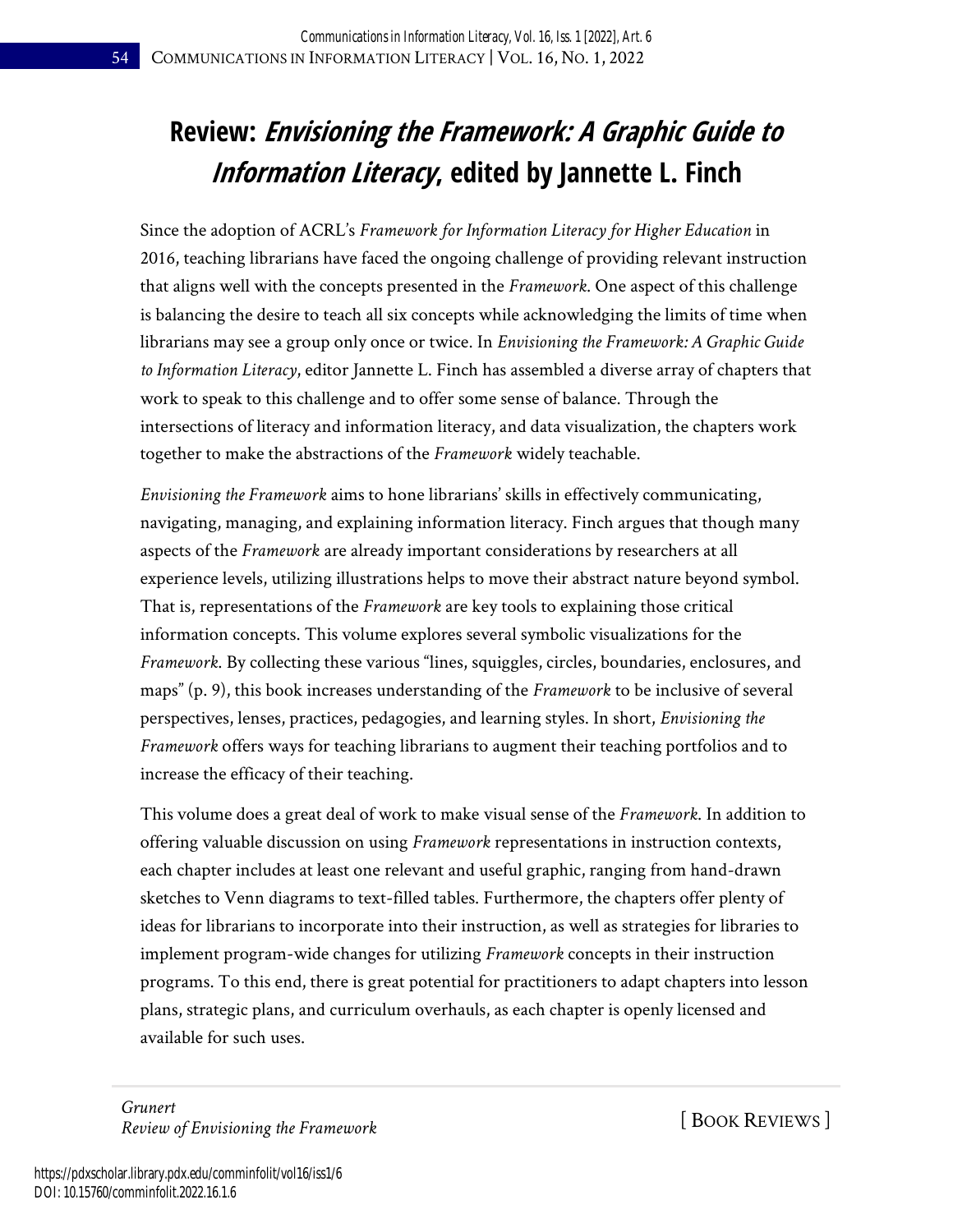As explained in the introduction, the chapters in *Envisioning the Framework* fittingly align to the schemas for how children practice and understand drawing. Within this organization, four broad topics emerge from this collection: overarching discussions of data visualization and pedagogy, specific classroom-based practices, programmatic and partnership strategies, and non-traditional instruction opportunities. The following four paragraphs summarize significant pieces of the chapters in this book, within each of the broad topics that run through the chapters.

The more theoretical chapters in this volume speak to the overarching importance of information literacy in librarianship. These chapters cover more traditional aspects of library instruction, especially connecting course content to library instruction through the relationships between the frames and identifying the challenges of trying to teach all the frames at once, an important reminder from Bernhardt and Neel (Chapter 17). Library instruction, argue Wimberley and Johnson (Chapter 3), can also borrow from innovation studies, incorporating design thinking and human-centered pedagogy to involve students as end users and elevating instruction efforts. Furthermore, Jacobson, Mackey, and O'Brien (Chapter 9) broaden library instruction to attach metaliteracy to praxis, encouraging the growth of *Framework* dispositions among students. But these more theoretical chapters, especially Finch's own contribution (Chapter 1), also recognize the changing library landscape to include data visualization, and this book includes a helpful primer on this relationship.

Perhaps most immediately useful and applicable to readers of this volume are the chapters on library classroom instruction. Johnson, Kane, and O'Dell (Chapter 10) discuss their efforts to utilize data visualization in credit-bearing library classes, and they reflect on the challenges of assessing understanding through an infographic. Relatedly, misunderstandings of frame concepts reinforce the importance of teaching threshold concepts to students, as Collier, Rand, and Hinchliffe (Chapter 4) contend. Demonstrating frame concepts through subject-specific visualization can be particularly effective, as Juhl and Brown (Chapter 6) write, though it requires more intensive planning on the part of teaching librarians. Additionally, practicing creative expression of abstract concepts, Harper and Tuma (Chapter 12) argue, requires a reframing of the library classroom as a safe, bounded space. Finally, Finch, Van Arnhem, and Fairchild (Chapter 13) present one-shot classes as potential locations for illustrating the frames in action, analyzing effective scaffolded instruction, and enhancing the relationships between frames and ongoing learning.

[ BOOK REVIEWS ]

*Grunert Review of Envisioning the Framework*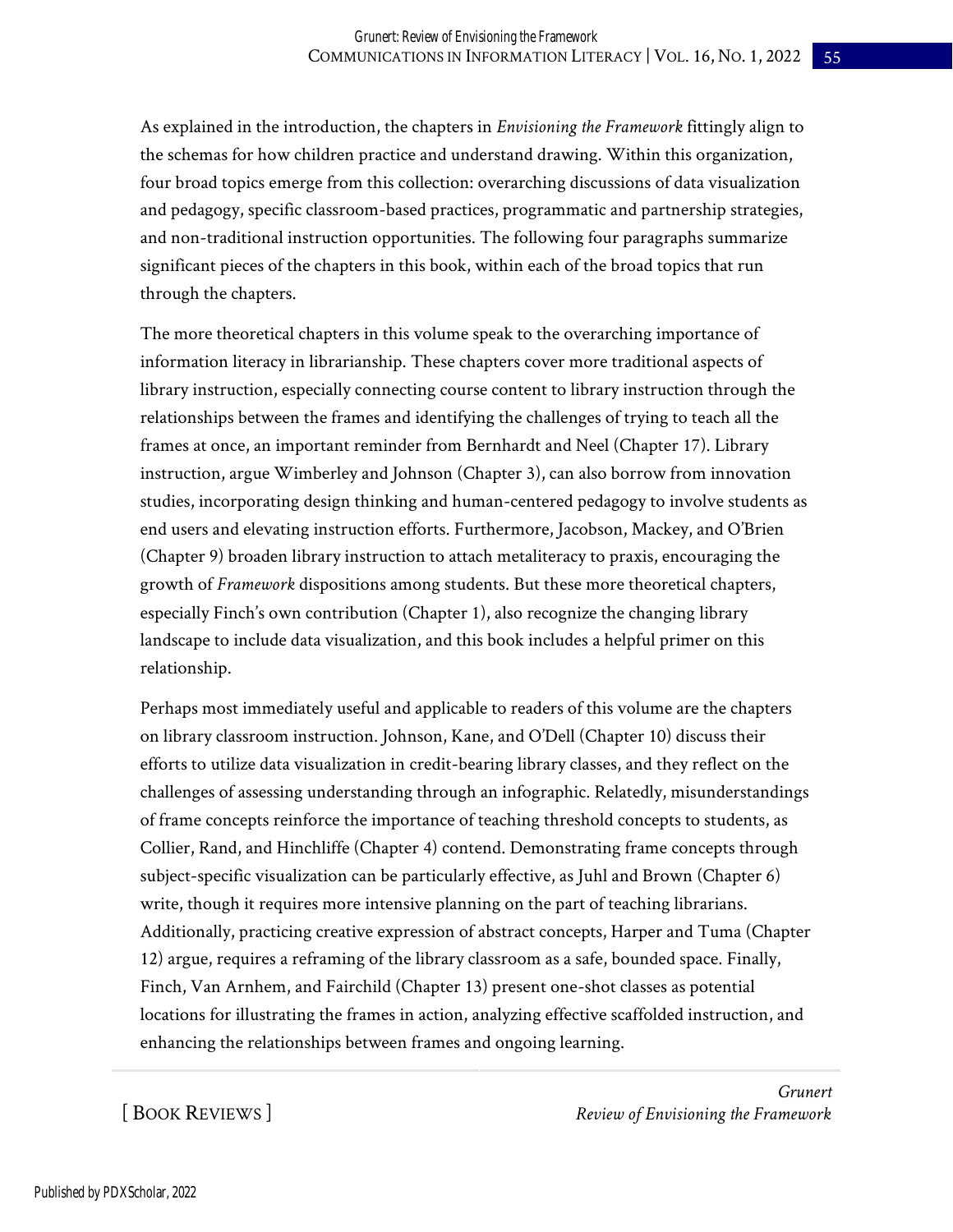The several chapters that examine library instruction programs center curriculum mapping and partnerships. Within this topic, Kamper, Gray, and Jackson (Chapter 5) discuss mapping frame concepts with skill levels in the development of a strategic plan, including documentation of instructional practices. Relatedly, Lowe and Piper (Chapter 15) narrate the transition to new general education requirements that point to information literacy as a key concept and the challenges to promote library instruction through visualizations that convey profiles of learning outcomes and the resulting deepening relationships between the library and academic departments. Developing these relationships is critical for effective library instruction, and Schneiderman, Dent, Belanger, and Nichols (Chapter 8) describe a day-long workshop that teaches instructors about information literacy, the *Framework*, and the connections made in library instruction. But the broadest is Arensdorf's (Chapter 7) discussion around interdisciplinary education, as the skills taught in library classes are largely transferrable, transdisciplinary skills.

Non-traditional instruction can take place in and outside of classrooms, to students and non-students, and with a variety of tools. One of these tools is LibGuides, which Duffy, Maluski, and Levitan (Chapter 2) utilize to contextualize frame concepts and critical thinking in ways that make sense to students asynchronously outside of classrooms. Similarly, Kannegiser, Meky, and Piekart (Chapter 11) match learning objects to the *Framework* through backward design, demonstrating effective teaching and promoting learning through diverse means. Ding and Karras-Lazaris (Chapter 16) consider the advantages of presenting the research process as individual journeys, finding that international students especially benefit and situate this knowledge into a global context. Finally, Harris, Van Kampen-Breit, Bryan, Joy, and Kempa (Chapter 14) examine student workers in libraries as learners, whose work benefits from an increased understanding of libraries in research processes.

The most significant throughline of *Envisioning the Framework* is that representations of abstract concepts are valuable to understanding those concepts. Several contributing authors address this directly, writing about the way(s) students learn Framework concepts through illustrations, which connect concepts to each other and to dispositions and research habits. But other authors demonstrate the importance of representation for instruction, as they reflect on their using illustrations in classrooms and in other settings for teaching information literacy, as learning objects created for and by students. In this respect, *Envisioning the Framework* offers a deepening consideration for what matters in representing abstract concepts, who can create such representations, and how they might be best utilized.

*Grunert Review of Envisioning the Framework* [ BOOK REVIEWS ]